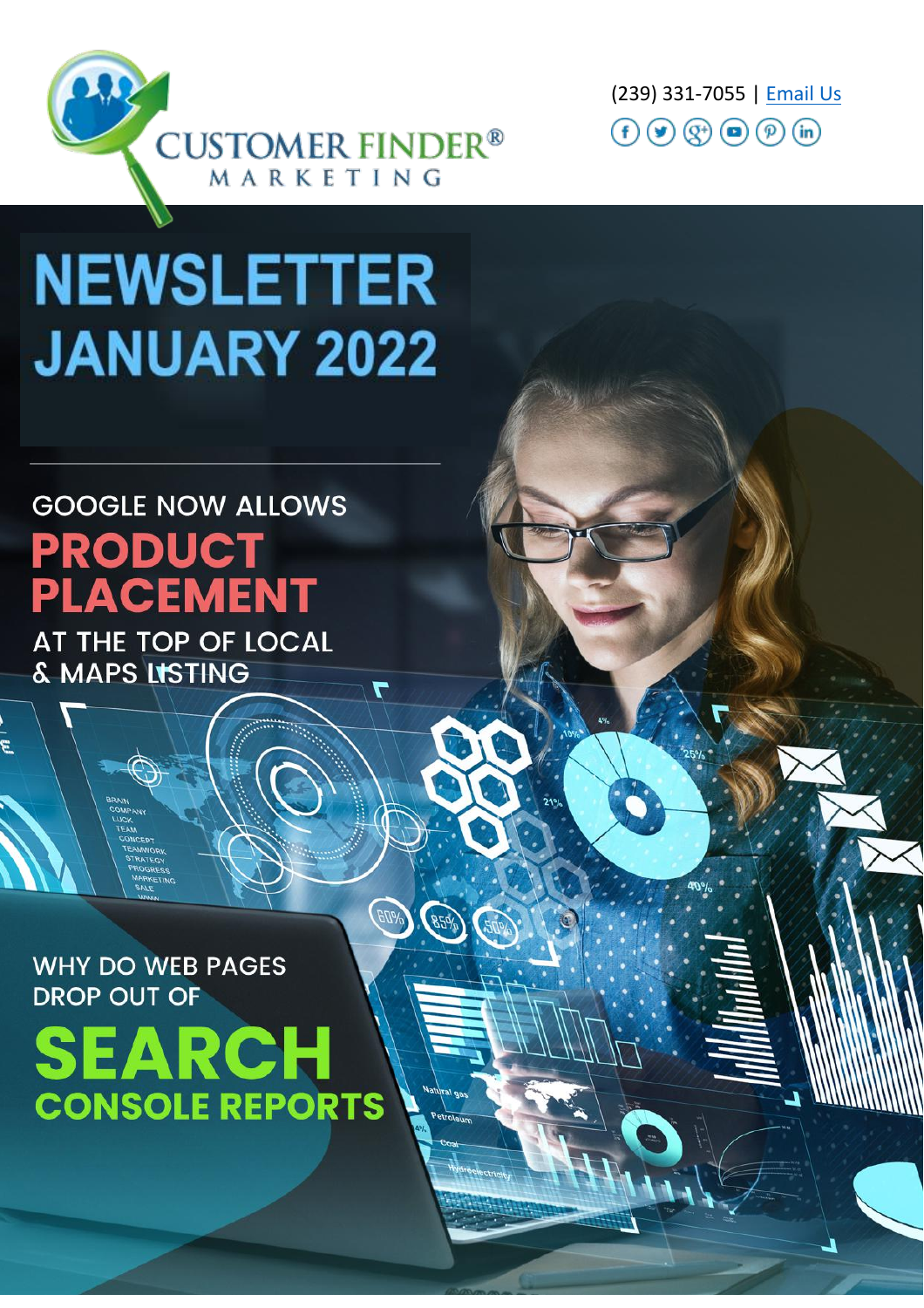

(239) 331-7055 | Email Us  $(f)$   $(g)$   $(g)$   $\circledcirc$   $(p)$   $(n)$ 

#### GOOGLE NOW ALLOWS PRODUCT PLACEMENT AT THE TOP OF LOCAL & MAPS LISTING

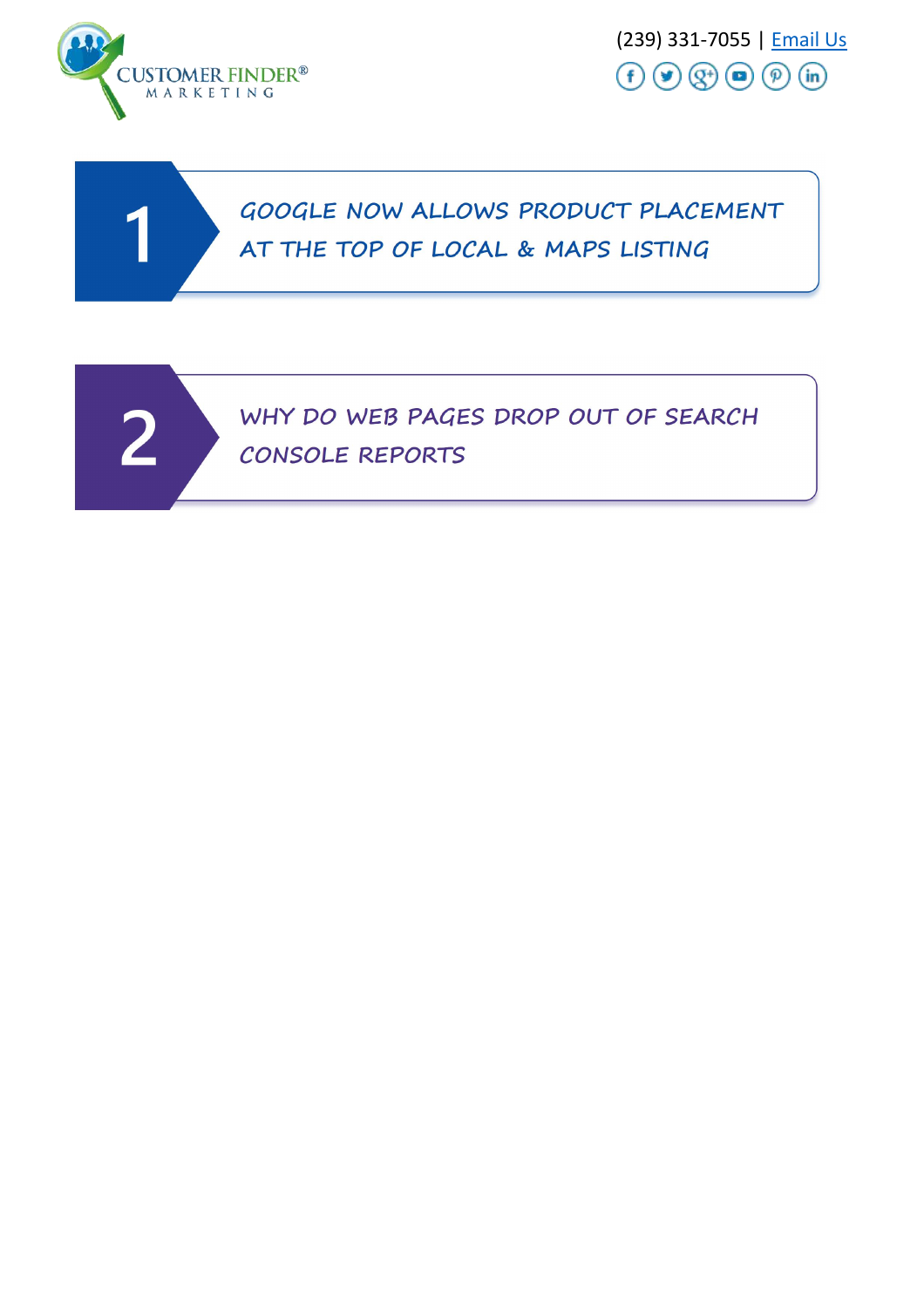

### GOOGLE NOW ALLOWS PRODUCT PLACEMENT AT THE TOP OF LOCAL & MAPS LISTING

Google My Business, which has been rechristened as Google Business Profile, now has a new feature that will allow businesses to mark a product as "Special". This feature, which has been rolled out by Google recently, appears in the products section and takes the product marked as special right to the top of the products listed in a business's Google Business Profile Listing.

Here's a look at what the product section now looks like:

| Add product                                                                            |  |
|----------------------------------------------------------------------------------------|--|
| Optional                                                                               |  |
| Product description                                                                    |  |
| 0/1000                                                                                 |  |
| Optional                                                                               |  |
| Add a button (optional) -                                                              |  |
| Order online                                                                           |  |
| Link for your button                                                                   |  |
| 0/1500                                                                                 |  |
| Mark as Special<br>Products marked Special are shown at the top of the<br>page<br>Save |  |

The Google Business Profile products section setting displays the option to "Mark as Special". It clearly states that "Products marked Special are shown at the top of the page."

#### **What makes this an exciting development**

While not all businesses may see the need for this feature, a section of local SEOs and businesses have been looking for a way to promote certain products at the top of the page. This feature gives them the ability to put the best of their products high up in their Google local search and Maps listings.